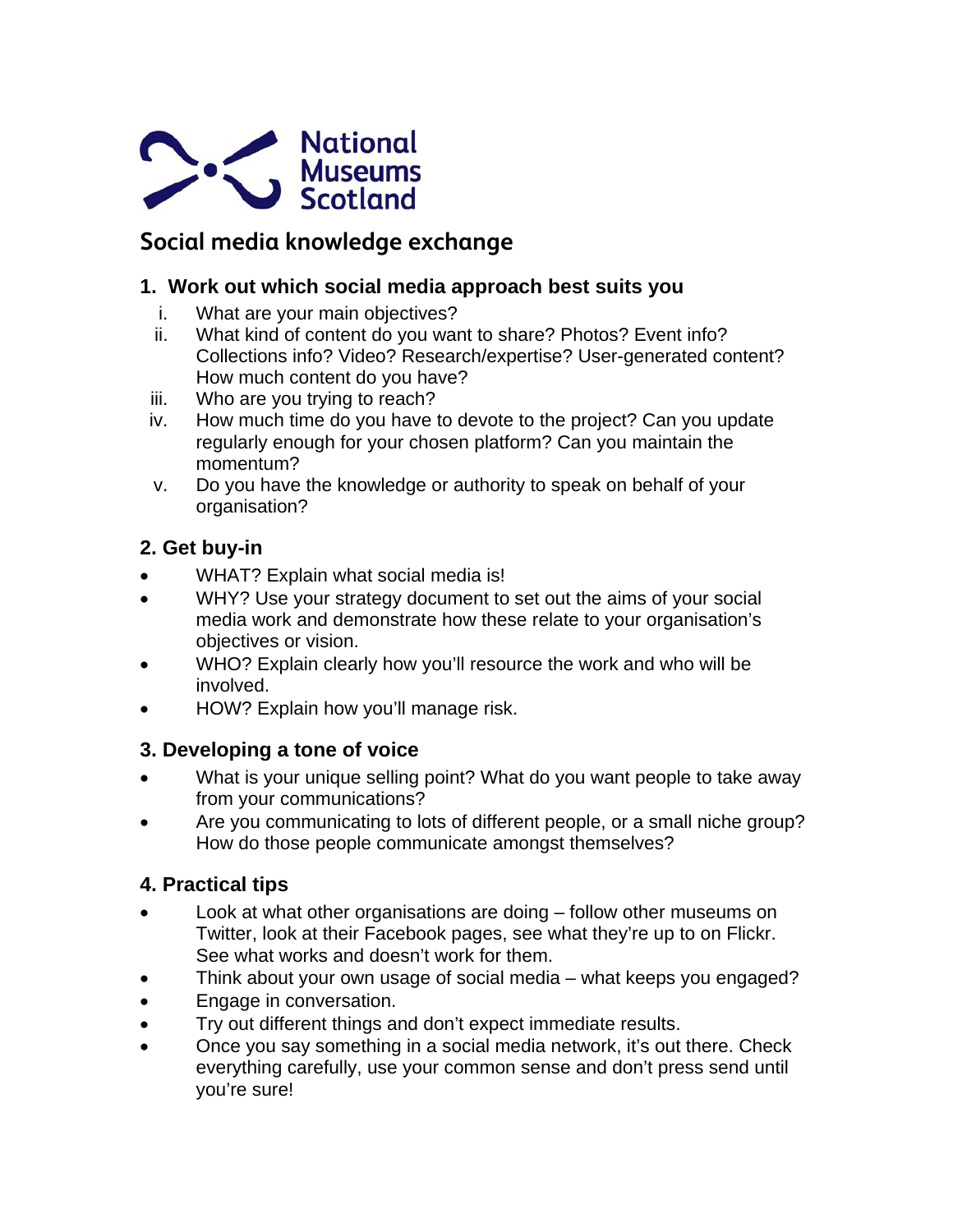Plan in advance: create a social media calendar to list your organisation's events and key dates and use this to schedule your content.

#### **Flickr**

- Keep it fresh post new pictures regularly.
- Mix it up: post pictures of objects, events, behind the scenes, etc. Not everything you post needs to be a work of photographic art.
- Be careful of copyright and model release.
- Cute and retro always goes down well.
- Encourage a sense of community by inviting other users with relevant images to join your group(s), joining relevant groups yourself, starting discussions and keeping them going.

#### **Twitter**

- Choose a short name (this can be changed).
- Customise your avatar with a simple but easily recognisable image.
- Customise your background on the Twitter website.
- Use a social media dashboard such as Tweetdeck ([www.tweetdeck.com](http://www.tweetdeck.com/)) or HootSuite [\(www.hootsuite.com](http://www.hootsuite.com/)) to keep track of @mentions, and to keep an eye on conversations about your organisation.
- Use a tweet scheduler such as [http://twuffer.com](http://twuffer.com/) to schedule tweets in advance.
- Be chatty and fun; don't try too hard to push the big sell.
- Post regularly but don't overload people. Don't if you don't have anything worthwhile to say.
- Use a photo sharing site such as [www.twitpic.com](http://www.twitpic.com/) or [www.yfrog.com](http://www.yfrog.com/) to share images.
- Again, cute and quirky works well.
- Use familiar hashtags such as #museumfactmonday, #onthisday, #ff to generate regular content. Again, you can plan these in advance.
- Be topical: if you have content relevant to a current event (eg #StAndrewsDay, #Easter, #Christmas, #RoyalWedding, etc) use it.
- Engage people: ask questions and encourage conversation.

#### **Facebook fan page**

- Identify administrators for your page they need to be real people!
- Create a custom welcome page for new visitors.
- Create an appealing profile picture to give your page more personality.
- Try to provide some content exclusively for fans.
- Don't overload people with updates every other day is fine.

#### **Blogging**

- Find the package that suits you.
- Don't be scared! Just start writing.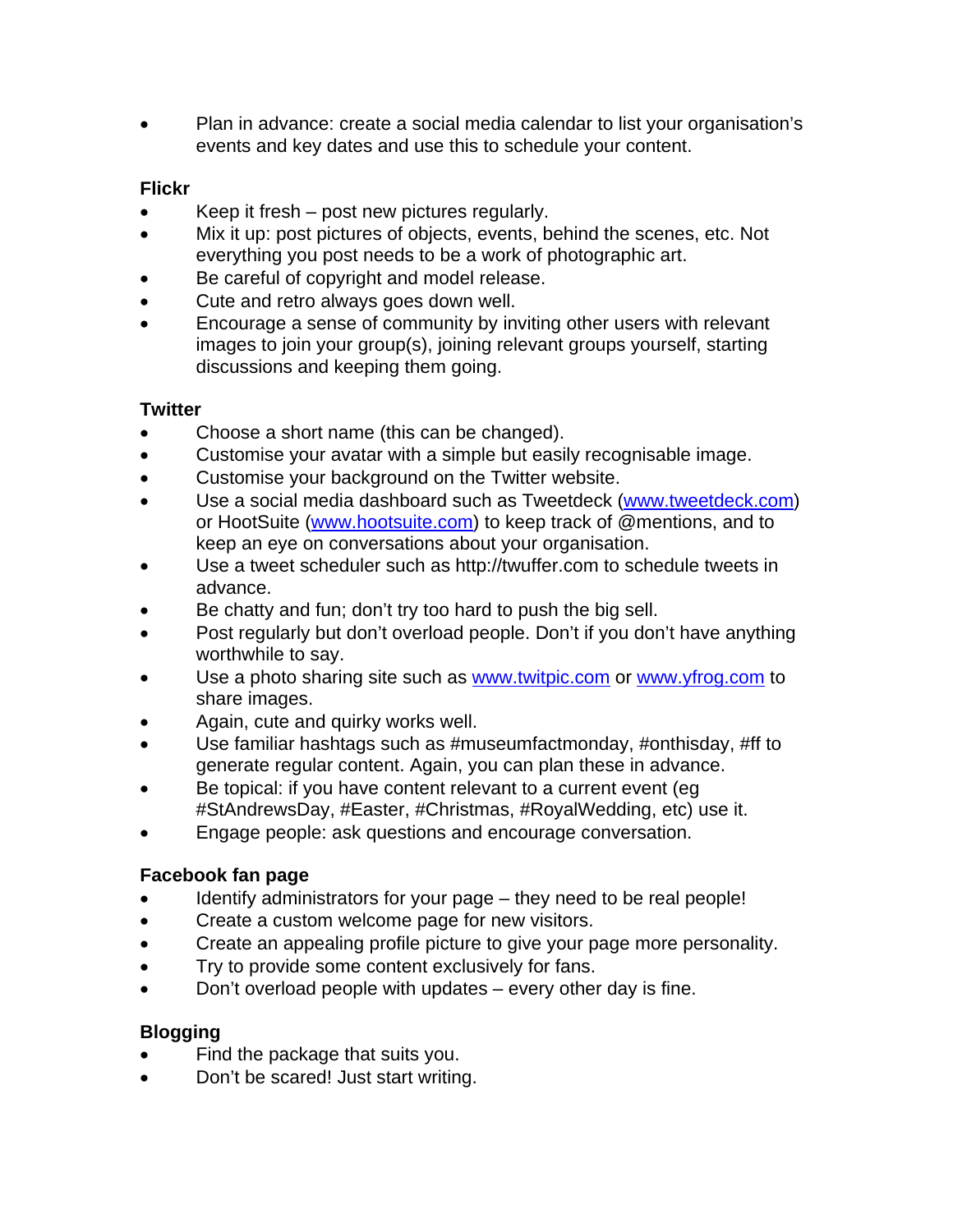- Write about your favourite object in the collection; describe a typical or atypical day; make a list – top 5 things I like about my work, etc; caption a series of photos; ask a question, or answer a question you're asked frequently (eg my first post – are there stuffed animals in your office?)
- Once you've written your post, read it out loud. How well does it read?
- Ask yourself: Do I need to say all that?
- Does it have a beginning, a middle and an end?
- Jargon check: does it make sense to an outsider?

#### **Useful links**

V&A's World Beach Project

[http://www.vam.ac.uk/collections/textiles/lawty/world\\_beach/map\\_gallery/index.p](http://www.vam.ac.uk/collections/textiles/lawty/world_beach/map_gallery/index.php) [hp](http://www.vam.ac.uk/collections/textiles/lawty/world_beach/map_gallery/index.php) Museum of London blog

<http://www.mymuseumoflondon.org.uk/blogs/blog/author/beatrice/>

Set up instructions for Flickr

[http://www.nms.ac.uk/about\\_us/about\\_us/flickr/getting\\_started\\_on\\_flickr.aspx](http://www.nms.ac.uk/about_us/about_us/flickr/getting_started_on_flickr.aspx)

Set up instructions for Twitter

<http://support.twitter.com/groups/31-twitter-basics>

Facebook page or Facebook group?

<http://mashable.com/2009/05/27/facebook-page-vs-group/>

Setting up on Facebook

<http://www.facebook.com/help/?page=904>

Creating a custom welcome page on Facebook

<http://mashable.com/2010/02/22/build-facebook-landing-page/>

Adding custom FBML to pages

[http://www.hyperarts.com/blog/tutorial-facebook-pages-with-static-fbml-](http://www.hyperarts.com/blog/tutorial-facebook-pages-with-static-fbml-application/)

[application/](http://www.hyperarts.com/blog/tutorial-facebook-pages-with-static-fbml-application/)

Comparing blogging solutions

<http://weblogbetter.com/2011/02/12/how-to-choose-the-right-blogging-platform/> <http://journeymanjourneys.com/posterous-blogger-wordpress>

# **5. Promoting your social media presence**

- On your existing website.
- Co-promotion through other social media channels.
- On offline marketing materials.
- In gallery.
- By participating in social media initiatives such as Ask A Curator and Picture a Museum day.

BUT: getting people engaged is one thing; keeping them engaged is another. The best way to build your social media presence is to provide people with interesting content they want as part of their online lives, and will share with their friends.